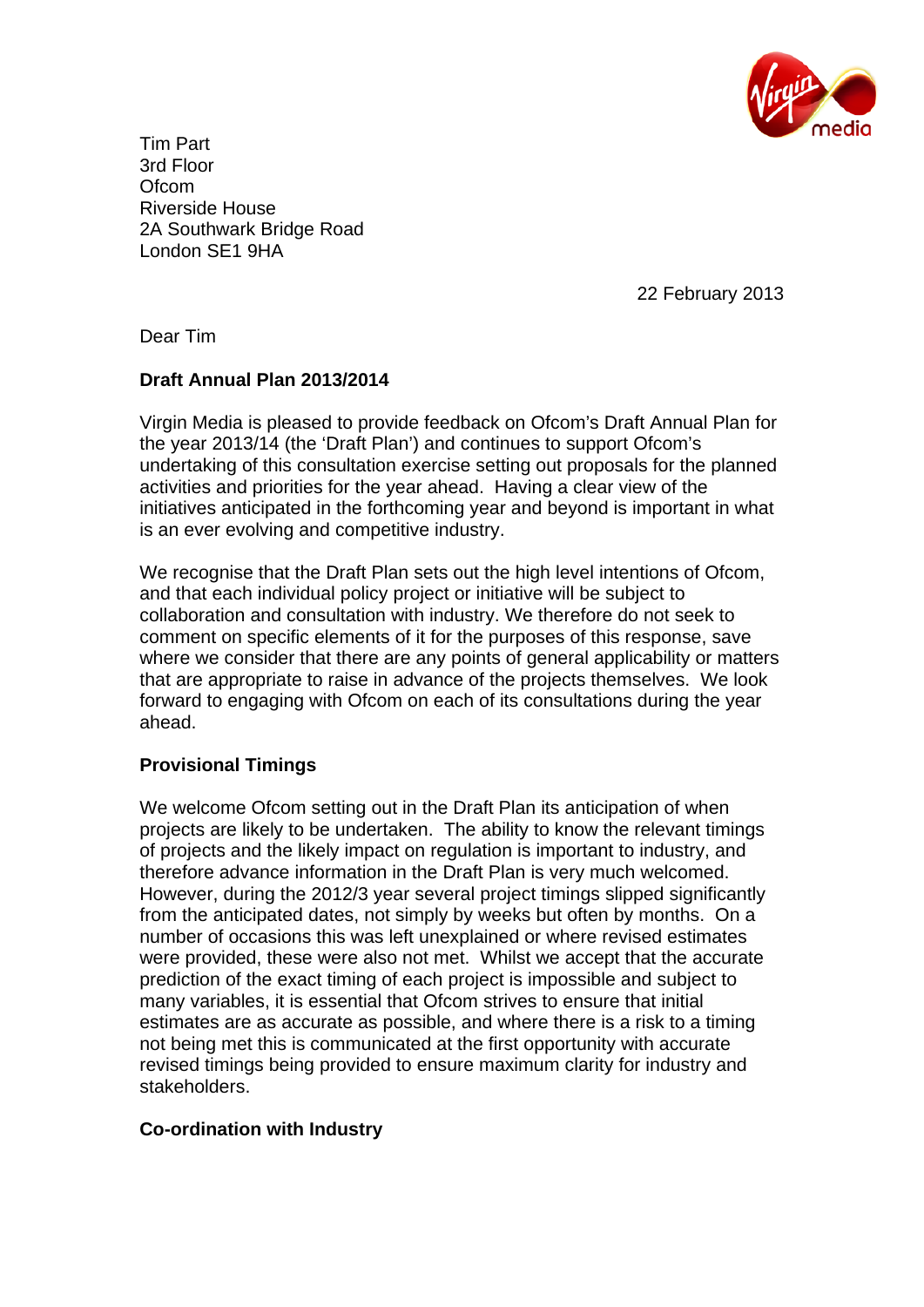The Draft Plan sets out a number of major projects and initiatives that will be undertaken within the year. This, as the Draft Plan identifies, is in addition to the programmatic work and services discussed in Section 6. There will be a considerable need to gather information from industry in the course of these projects, which will impose a significant burden on stakeholders. It is vital that Ofcom takes full account of the volume and nature of requests made to stakeholders in order to ensure that the level of information required remains both proportionate to the task, and manageable to the stakeholder. Several projects running through this year have considerable overlap (for example the reviews of the Fixed Access and Wholesale Broadband Access markets), and the strategic planning of information requests is vital to ensure that the burden on stakeholders is minimised to ensure that the quality of the information that is able to be produced remains at the highest possible level, which will help Ofcom to make sound, evidence based decisions.



# **Specific Projects**

a. Switching

Virgin Media looks forward to engaging with Ofcom in its continuing review of switching, and despite the description of the "long term strategic view", would emphasise the need for Ofcom to retain an open minded, evidence based approach to switching. Virgin Media notes that the intention of any changes is to "make competition work more effectively" in the market for single or bundled services. In attempting to empower consumers through a changed switching process, it is vitally important that when considering which products or services are right for them, consumers are empowered with accurate information. In the context of broadband marketing, Virgin Media has long been concerned about ADSL broadband providers' use of inflated headline broadband speeds such as 24Mbps, when only a tiny minority of households (if any) could ever achieve such speeds. More recently, following minor alterations to the BCAP Code covering this area, ADSL providers have taken to specifying no speeds at all in broadband service marketing. Further, a similar problem is becoming apparent in the promotion of mobile data services. 3G, 4G and DC-HSDPA services are being marketed as 'superfast' or 'ultrafast', when in reality they deliver speeds far below what is generally expected to be provided by such services. As Government and the regulator looks to drive the take up of genuinely fast broadband services, misleading or entirely absent information risks undermining – not empowering – consumer decision making. As such, any reform of the switching regime must go hand in hand with further reform of marketing rules.

b. Review of Regulatory Financial Reporting

Ofcom notes in Section 5 of the Draft Plan that a further consultation on this project is due to be published in 2013. This project originally